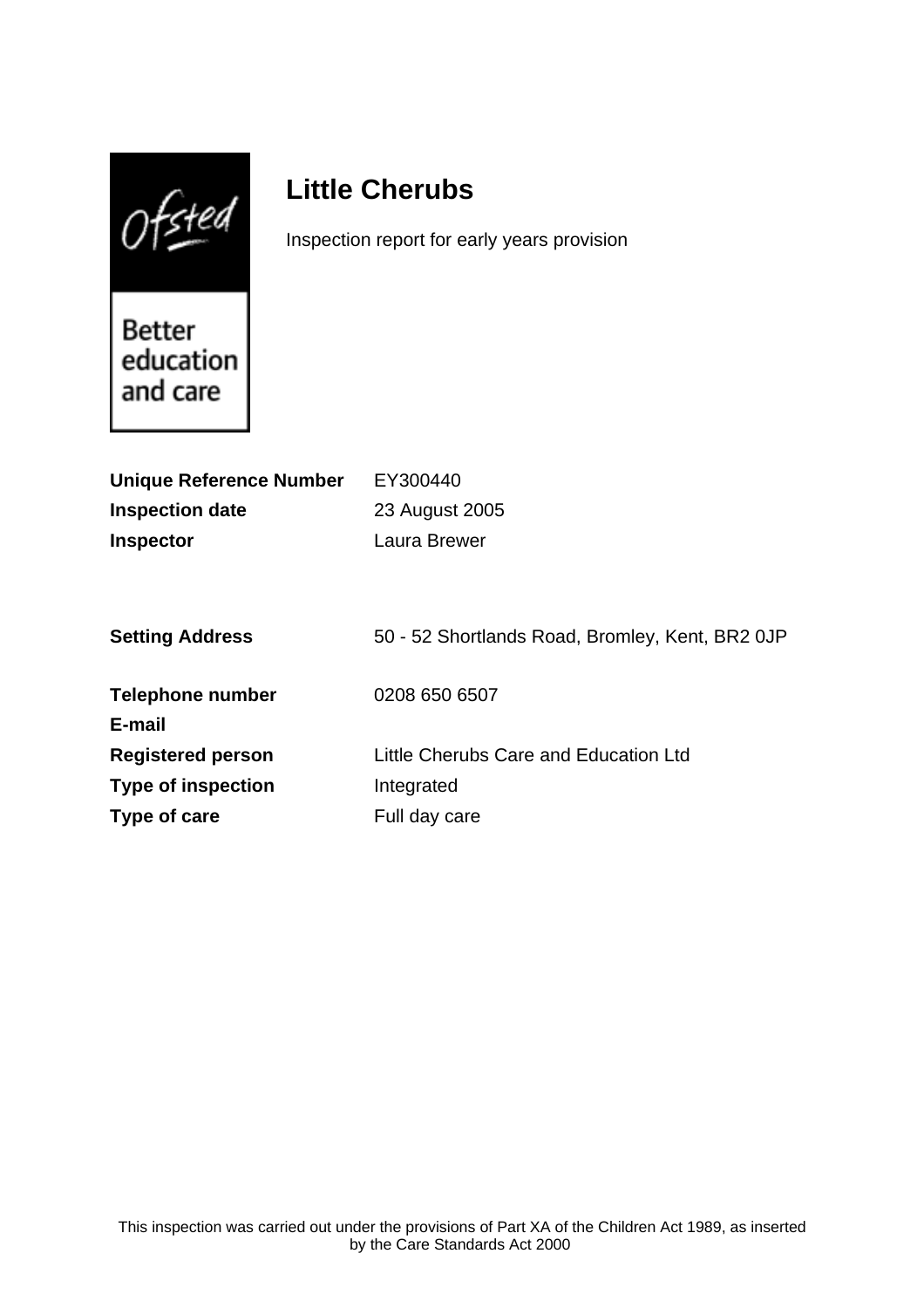## **ABOUT THIS INSPECTION**

The purpose of this inspection is to assure government, parents and the public of the quality of childcare and, if applicable, of nursery education. The inspection was carried out under Part XA Children Act 1989 as introduced by the Care Standards Act 2000 and, where nursery education is provided, under Schedule 26 of the School Standards and Framework Act 1998.

This report details the main strengths and any areas for improvement identified during the inspection. The judgements included in the report are made in relation to the outcomes for children set out in the Children Act 2004; the National Standards for under 8s day care and childminding; and, where nursery education is provided, the Curriculum guidance for the foundation stage.

The report includes information on any complaints about the childcare provision which Ofsted has received since the last inspection or registration or 1 April 2004 whichever is the later.

## **The key inspection judgements and what they mean**

Outstanding: this aspect of the provision is of exceptionally high quality Good: this aspect of the provision is strong Satisfactory: this aspect of the provision is sound Inadequate: this aspect of the provision is not good enough

For more information about early years inspections, please see the booklet Are you ready for your inspection? which is available from Ofsted's website: www.ofsted.gov.uk.

# **THE QUALITY AND STANDARDS OF THE CARE AND NURSERY EDUCATION**

On the basis of the evidence collected on this inspection:

The quality and standards of the care are good. The registered person meets the National Standards for under 8s day care and childminding.

The quality and standards of the nursery education are good.

## **WHAT SORT OF SETTING IS IT?**

Little Cherubs Nursery has been registered since November 2004 and is one of 2 nurseries run by Little Cherubs Care and Education Limited. It operates from a two storey building in Bromley and is accessible to transport services and local amenities. The nursery primarily serves families from the local community and surrounding areas.

Children are grouped according to their age range. Children under 2 years are cared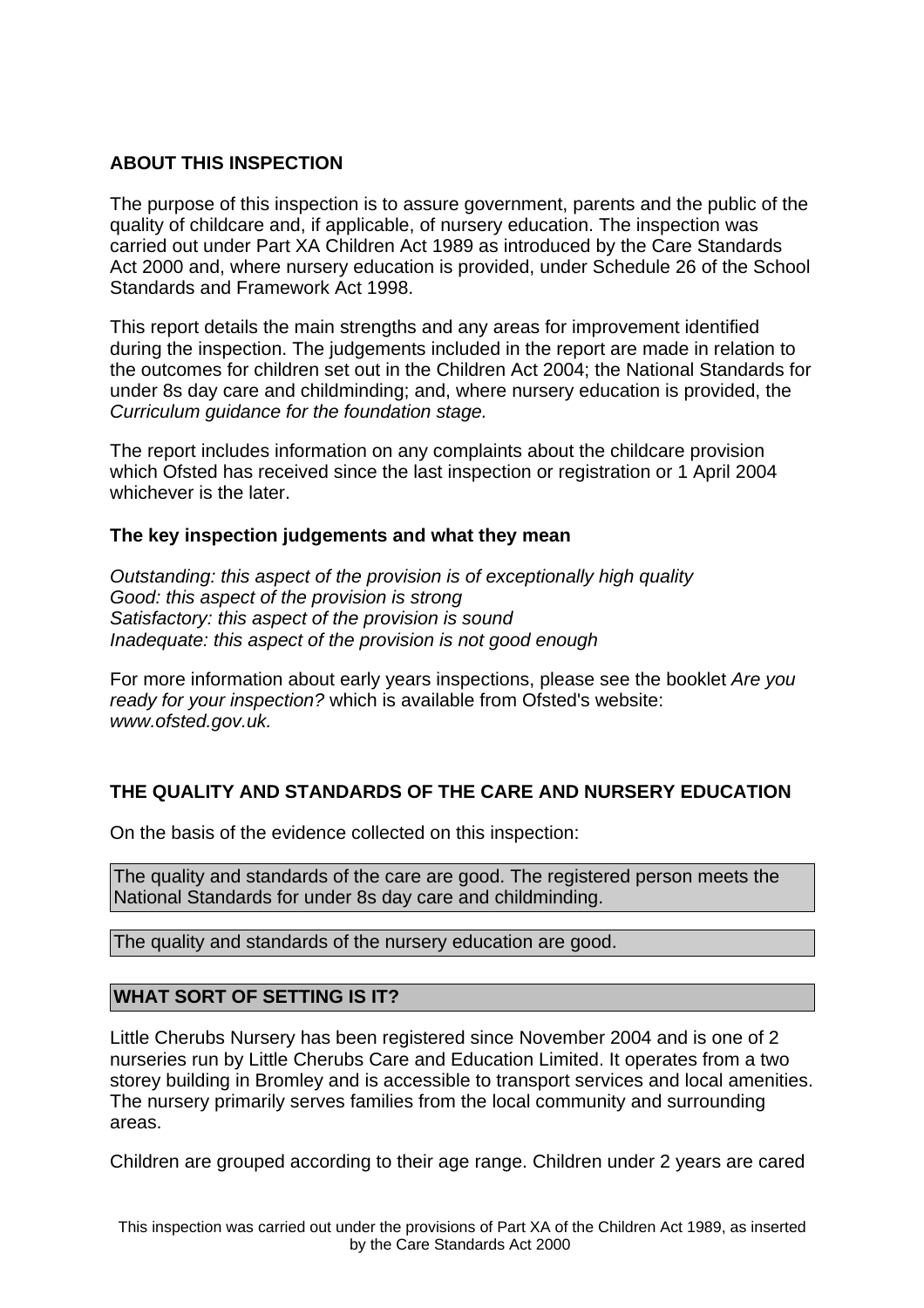for in a unit on the ground floor which includes a separate sleep area and nappy changing facilities. Children over 2 years are cared for in a unit located on the first floor which includes a quiet room and toilet provision. All children share access to a secure outdoor play area. There are currently 31 children aged under 5 years on roll. Of these, 3 receive funding for nursery education.

The nursery opens 5 days per week, 51 weeks of the year. Opening hours are from 08:00 until 18:00. Children can attend on a full time or sessional basis and children with special educational needs and those who have English as an additional language are fully supported.

There is a minimum daily attendance of -----8 staff, of whom 7 hold a relevant early years qualification. Two staff are currently working towards a qualification.

#### **THE EFFECTIVENESS OF THE PROVISION**

#### **Helping children to be healthy**

The provision is good.

Children learn about the importance of good personal hygiene through well organised activities and routines. They always wash their hands after using the toilet and before eating meals and snacks. Effective procedures such as, staff consistently wearing disposable gloves and cleaning the changing mat with an anti-bacterial spray sustain good levels of hygiene and help prevent the spread of infection. Children's individual health needs are met as comprehensive written information is taken and shared with relevant staff during the admission period.

Children enjoy a varied range of energetic physical activities that contribute to a healthy lifestyle. Staff ensure that all children have regular opportunities throughout the day to play outside to enable them to develop their physical skills and abilities. If the weather is poor, children can still benefit from being in the fresh air by playing underneath the purpose-designed canopy.

Children benefit from the good food hygiene practises observed and from the healthy, nutritious menu's. Children are frequently given snacks such as fresh fruit to help them develop healthy eating practices. Younger children are offered drinks throughout the day mirroring their home routines. Older children can request water at any time in addition to the set meal breaks. Special dietary requirements are complied with which ensures children remain healthy.

Staff follow the 'Birth to Three Matters' framework well and the children usually settle well. Children have established good relationships with the staff who interact in a gentle and supportive manner. This enables them to feel happy within their surroundings. Children freely go to staff for cuddles and reassurance, developing healthy dependence to support their emotional wellbeing. Children are able to rest and be active according to their individual needs.

## **Protecting children from harm or neglect and helping them stay safe**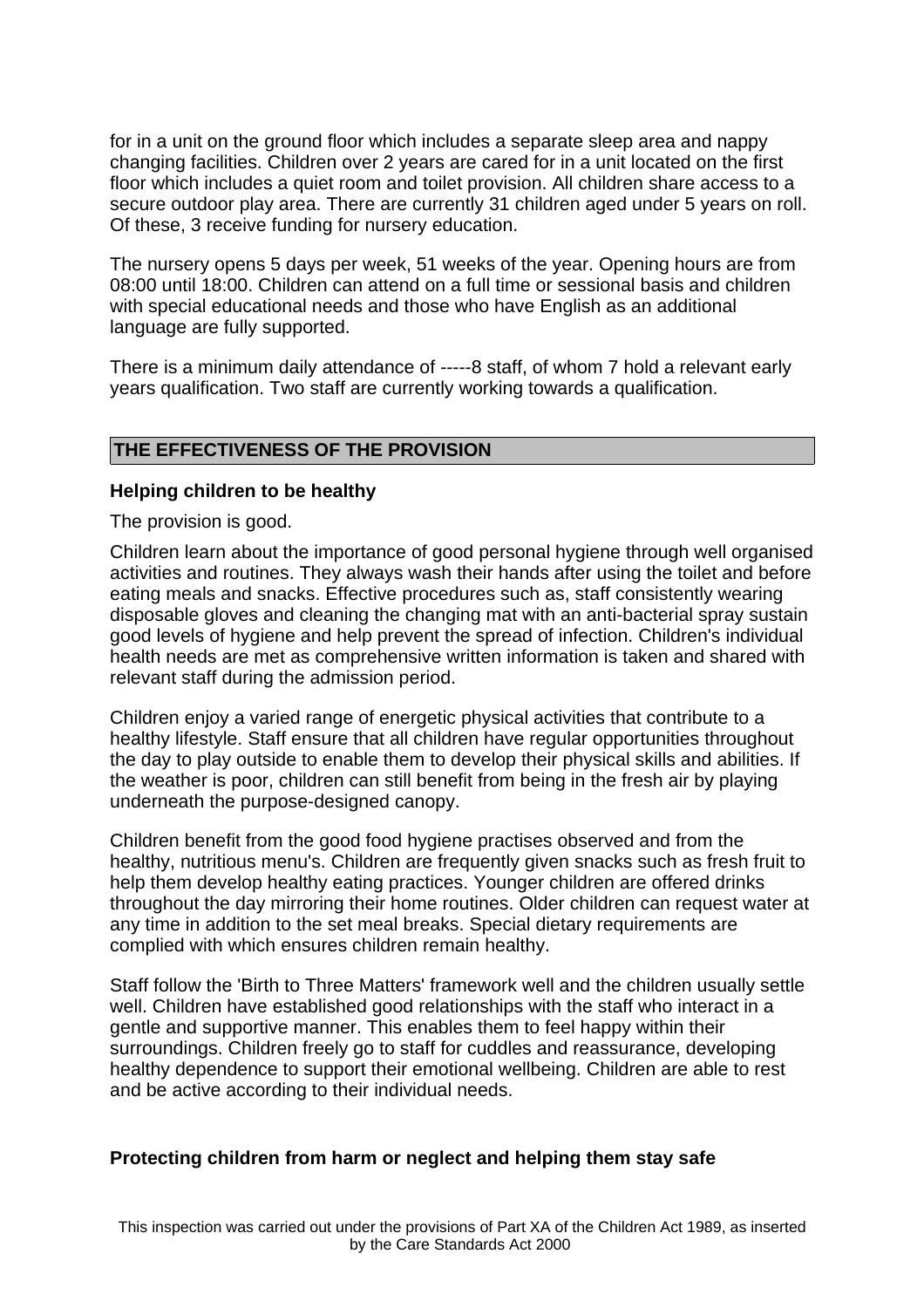The provision is good.

Children are cared for in a clean and appropriately maintained environment. The good organisation of toys and equipment means children can move around safely to independently access available resources from shelves, tables and boxes at child height.

Comprehensive daily risk assessments minimises children's risk of accidental injury and enables any identified risks to be dealt with promptly. Fire prevention is good and regular fire drills help children become familiar with the procedures so they learn how to leave the premises quickly and safely.

Children learn the importance of behaving in a manner that does not endanger or hurt themselves or others as a result of clear guidance. For example, staff clearly explain to children why they should not run around the building.

Children's welfare is protected. The manager ensures that procedures are up-to-date and that staff understand their responsibilities in relation to child protection issues.

## **Helping children achieve well and enjoy what they do**

The provision is good.

Children throughout the nursery are generally confident within the setting and have built good relationships with the staff. The younger children receive lots of cuddles and have secure bonds with their carers which increases their sense of wellbeing. They benefit from routines which are consistent with their experiences at home.

Staff awareness and good use of the 'Birth to Three Matters' framework is improving children's achievements. They enjoy participating in a varied sensorial programme and energetically explore a range of materials which enables them to develop new concepts, for example whilst experimenting with sand, paint and malleable materials.

Children's communication skills are effectively encouraged by staff and they enjoy looking at books, singing and mimicking animal noises together. Children's physical development is promoted within the nursery, for example, staff encourage babies to practice their walking and mobility skills. The older children move confidently and can run, jump, and hop, although the climbing equipment available provides limited challenges to develop their climbing abilities in a variety of ways.

## Nursery Education

The quality of teaching and learning is good. Most children are keen to learn and quickly settle to become involved in activities. Children initiate conversations about their own experiences, for example, whilst talking about visits to the park with their families. They experiment with writing for a variety of purposes and some children can confidently write their own names.

Children spontaneously incorporate counting during their play and can confidently count up to 10 or more. They recognise and name shapes and use size and positional language in daily activities. Children demonstrate high levels of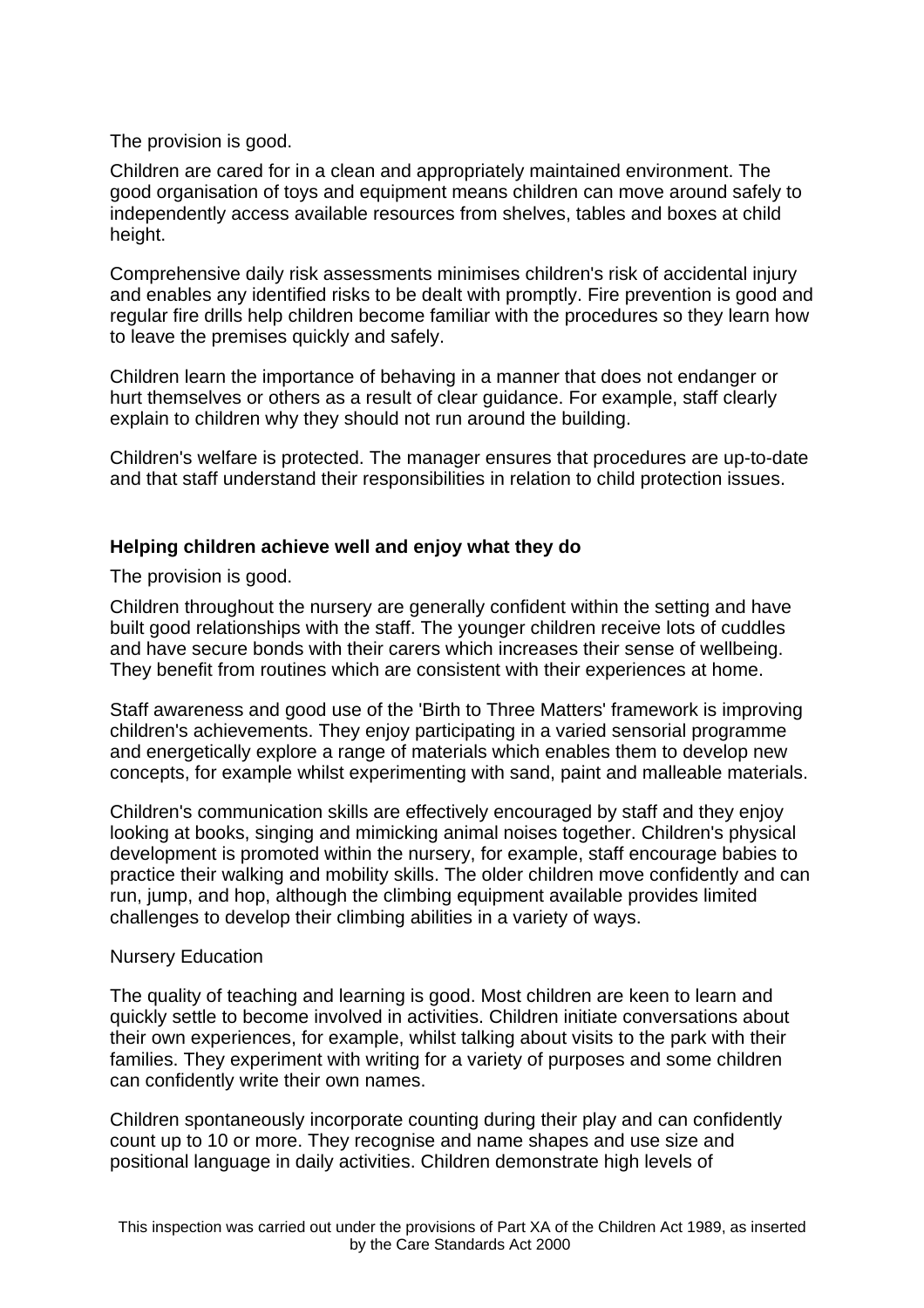independence, for example, whilst using the toilet and putting on aprons to participate in painting activities. Children are sensitive to the needs of others and show care for the environment by helping during tidy-up time.

Children develop a lively interest in the world around them. They are keen to investigate whilst digging in the mud in the outdoor play area and enthusiastically discuss with their peers and carers what they have found.

Children enjoy experimenting with colour and texture during a range of experiences. Their own work is valued and they have frequent opportunities to use their own self-expression when producing good representational drawings and paintings.

Staff use their secure knowledge of the Foundation Stage to provide a broad range of activities. However, the short term plans do not include clear learning objectives nor information about how activities can be extended or adapted to help individual children progress. As a result some planned activities do not sustain the attention of all children.

#### **Helping children make a positive contribution**

The provision is good.

Children benefit from the positive partnership staff have developed with parents. This ensures children settle well and their individual needs are met. They experience consistent care due to effective communication systems between parents and staff, such as the contact book and notice board which details care routines. Children build good relationships with staff and are generally happy and secure in their environment. Children with special educational needs are well supported because staff work closely with parents and outside professionals.

Children show a sense of belonging when they share their experiences about their family and friends. They are introduced to a variety of cultural traditions which helps to develop a positive attitude and respect for others. Children's self-esteem is fostered when staff praise them and recognise their achievements, such as when they tidy up or complete a task. Children are usually well behaved and work harmoniously with each other in response to the realistic boundaries and expectations of staff. This positive approach fosters children's spiritual, moral, social and cultural development.

The partnership with parents of children who receive nursery funding is good. Staff regularly share information about their child's progress through parent evenings, daily contacts and by sending children's work home. Parents are actively encouraged to be involved in their children's learning, for example, extending topic work which reinforces what children are learning about within the nursery.

#### **Organisation**

The organisation is good.

Children are cared for by suitably qualified staff who have been appropriately vetted,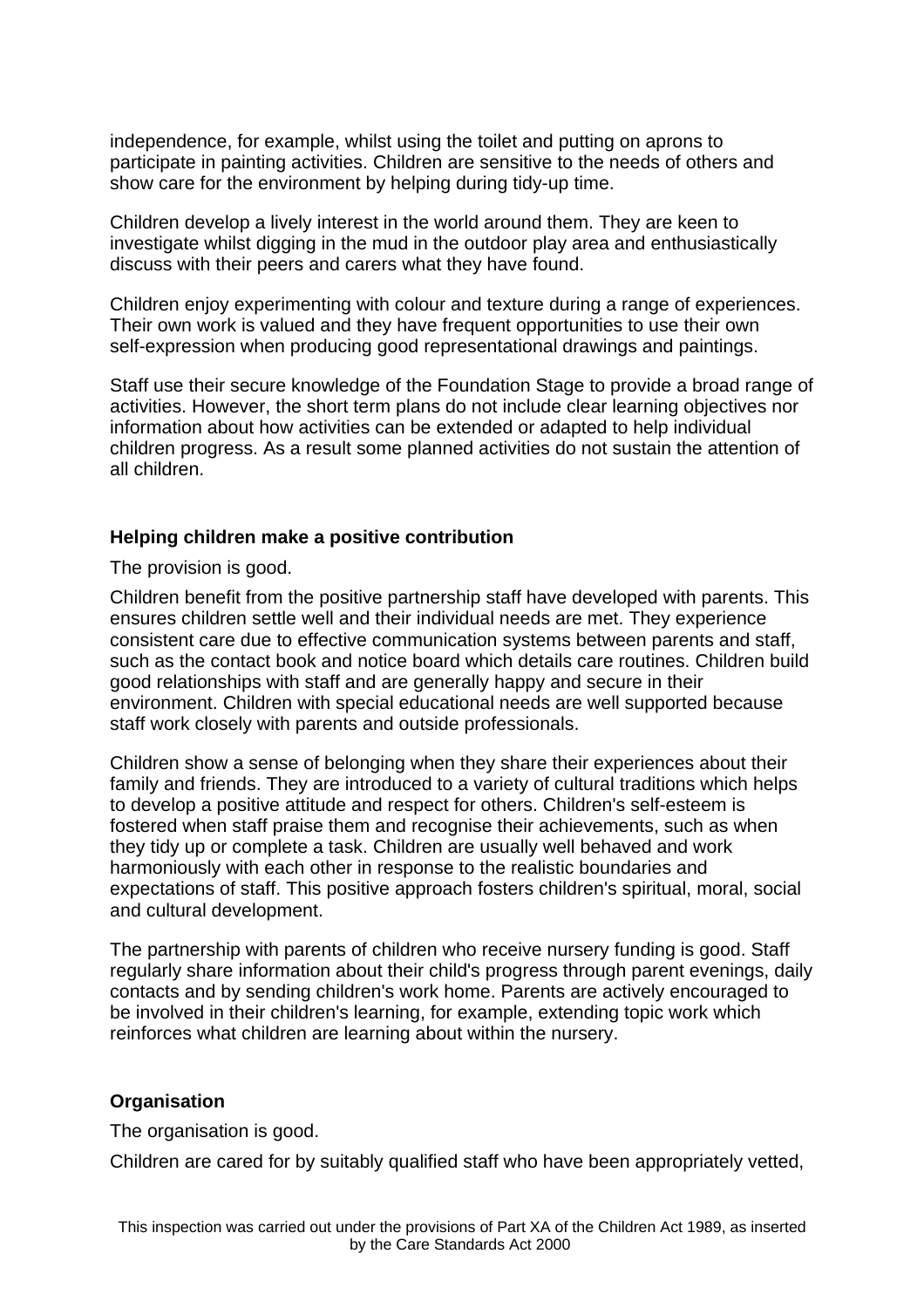due to effective recruitment procedures. Induction training, policies and procedures work well in practice, ensuring the efficient and safe management of the nursery. Staff have a good knowledge and understanding of child development which enables them to meet children's individual needs well.

Leadership and management of the nursery education is good. There is a commitment to develop the provision and the management have clear aims for the future. Staff are competent within their roles and have a secure knowledge of the Foundation Stage and how to use it in practise to support children's development. Staff are supported in their work and ongoing training is actively encouraged.

Parents are kept up-to-date about their child's progress through daily contacts with staff and regular meetings. The range and quality of activities provided for children ensures they make steady progress. Overall, the provision meets the needs of the range of children for whom it provides.

## **Improvements since the last inspection**

Not applicable.

## **Complaints since the last inspection**

Since April 2004. Ofsted has received one complaint relating to National Standard 7 (Health), regarding appropriate supervision of children, keeping records of accidents and obtaining parents signatures on records. The registered person was asked to provide details of their investigation into the incidents. No evidence was found that the National Standards had been breached. The provider remains qualified for registration.

# **THE QUALITY AND STANDARDS OF THE CARE AND NURSERY EDUCATION**

On the basis of the evidence collected on this inspection:

The quality and standards of the care are good. The registered person meets the National Standards for under 8s day care and childminding.

The quality and standards of the nursery education are good.

## **WHAT MUST BE DONE TO SECURE FUTURE IMPROVEMENT?**

#### **The quality and standards of the care**

To improve the quality and standards of care further the registered person should take account of the following recommendation(s):

• provide children with more opportunities to develop their climbing skills and